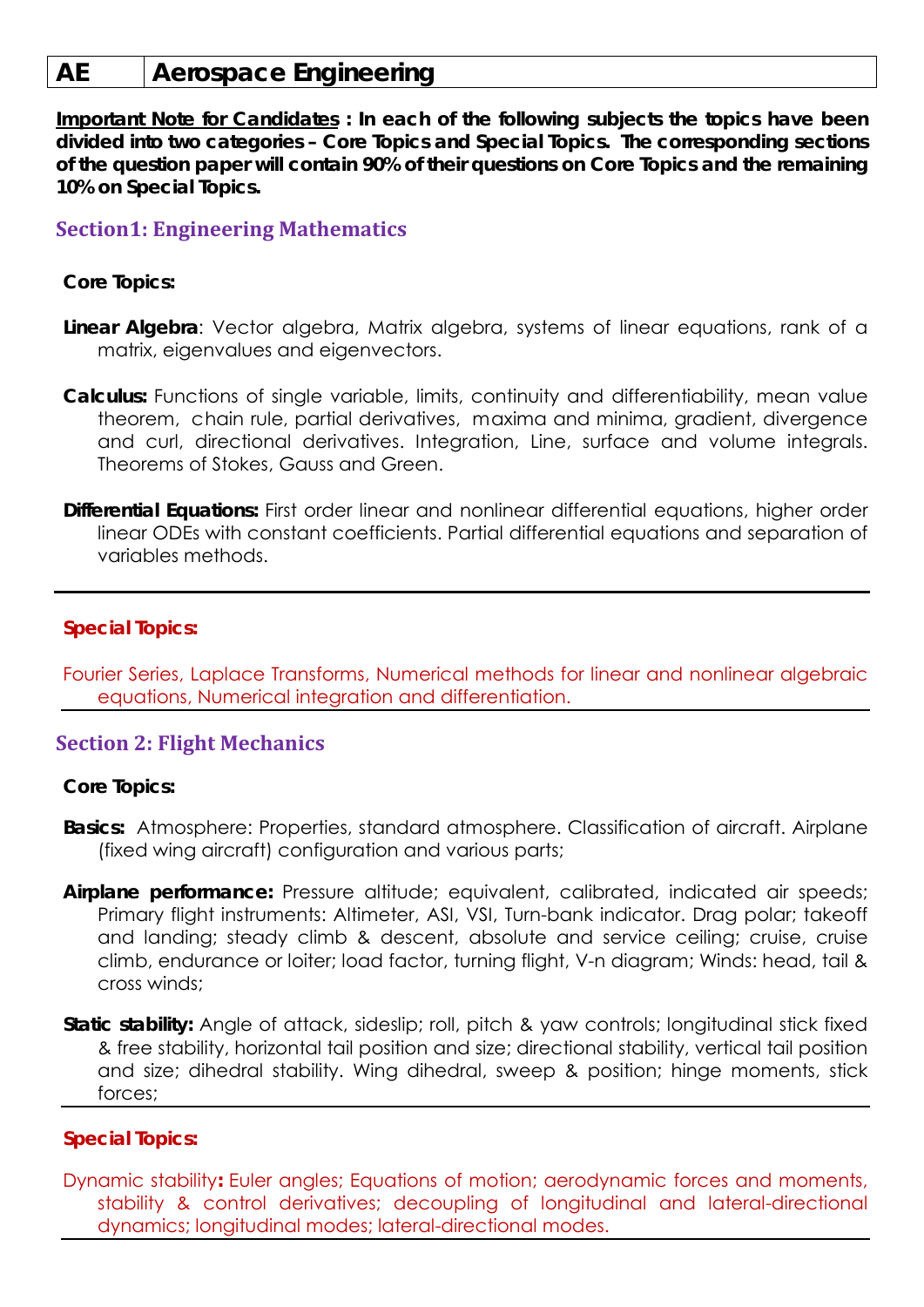## **Section 3: Space Dynamics**

## **Core Topics:**

Central force motion, determination of trajectory and orbital period in simple cases.

#### **Special Topics:**

Orbit transfer, in-plane and out-of-plane.

## **Section 4: Aerodynamics**

#### **Core Topics:**

**Basic Fluid Mechanics:** Conservation laws: Mass, momentum (Integral and differential form);

Potential flow theory: sources, sinks, doublets, line vortex and their superposition; Viscosity, Reynolds number.

- **Airfoils and wings:** Airfoil nomenclature; Aerodynamic coefficients: lift, drag and moment; Kutta-Joukoswki theorem; Thin airfoil theory, Kutta condition, starting vortex; Finite wing theory: Induced drag, Prandtl lifting line theory; Critical and drag divergence Mach number.
- **Compressible Flows:** Basic concepts of compressibility, Conservation equations; One dimensional compressible flows, Fanno flow, Rayleigh flow; Isentropic flows, normal and oblique shocks, Prandtl-Meyer flow; Flow through nozzles and diffusers.

## **Special Topics:**

Elementary ideas of viscous flows including boundary layers; Wind Tunnel Testing**:**  Measurement and visualization techniques.

## **Section 5: Structures**

**Core Topics:** 

**Strength of Materials**: States of stress and strain. S tress and strain transformation. Mohr's Circle. Principal stresses. Three-dimensional Hooke's law. Plane stress and strain; Failure theories: Maximum stress, Tresca and von Mises; Strain energy. Castigliano's principles. Analysis of statically determinate and indeterminate trusses and beams. Elastic flexural buckling of columns.

**Flight vehicle structures:** Characteristics of aircraft structures and materials. Torsion, bending and flexural shear of thin-walled sections. Loads on aircraft.